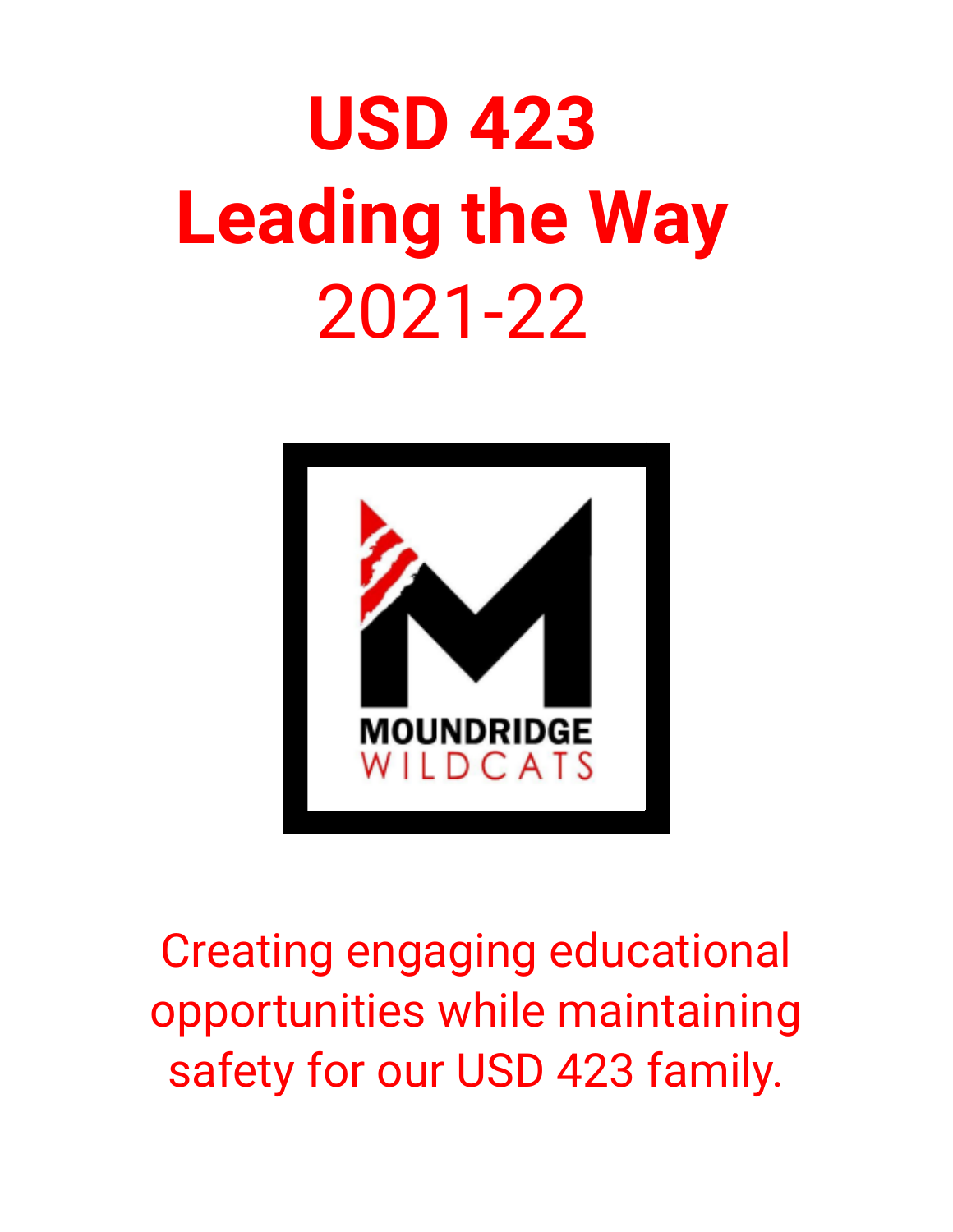

# **MOUNDRIDGE USD 423**

PO BOX K · 526 E COLE · MOUNDRIDGE, KS 67107 PHONE: 620-345-5500 FAX: 620-345-8617 Cody Rierson, EdD, Superintendent

## **Leading the Way 21-22**

### **USD 423 Plan for Safe Return**

USD 423 will return to our pre-covid school schedule. There will only be one learning model offered this year, and that is in-person and on-site. If the spread of Covid-19 becomes a health risk to students and staff, the Board of Education and 423 Administration may make a decision to alter the educational setting for a student, small group, classroom, school, or building. The decision will more than likely be made for an entire building or district. Flexibility and collaboration between the school and home will be highly necessary as we continue to navigate the upcoming school year.

#### **PART I.**

#### *Describe how the district will maintain the health and safety of students, educators, and other staff and the extent to which it has adopted policies, and a description of any such policies, on each of the following safety recommendations established by the CDC:*

#### **(A) Universal and correct wearing of masks.**

We do not intend to require universal mask wearing at USD 423. Face masks will be optional for students, staff, and visitors. That being said, we will use a variety of factors to determine if masks are necessary for any of our students or staff throughout the day. There may be specific situations involving close contact and quarantining, where mask wearing is a requirement for students and staff. For example, at the elementary school when close contact is unavoidable, a teacher might ask students to temporarily wear a mask for the duration of that activity. Wearing masks will also be necessary during modified classroom quarantines (see section E). Decisions for any school-wide or district-wide masks will be made by a vote of the Board of Education with input from local doctors, county health officials, and CDC/KDHE guidance. All staff and students have been trained and will continue to be trained and/or retrained on mask protocols. The district will have masks available for students and staff when needed.

#### **(B) Modifying facilities to allow for physical distancing (***e.g.,* **use of cohorts/podding).**

The superintendent will monitor the covid positivity rate and number of positive cases in our district to make decisions on implementing physical distancing. Desks will be spaced for maximum social distancing. We are starting the school year with a focus of three feet. Extra furniture in classrooms will need approval by administration.

#### **(C) Handwashing and respiratory etiquette.**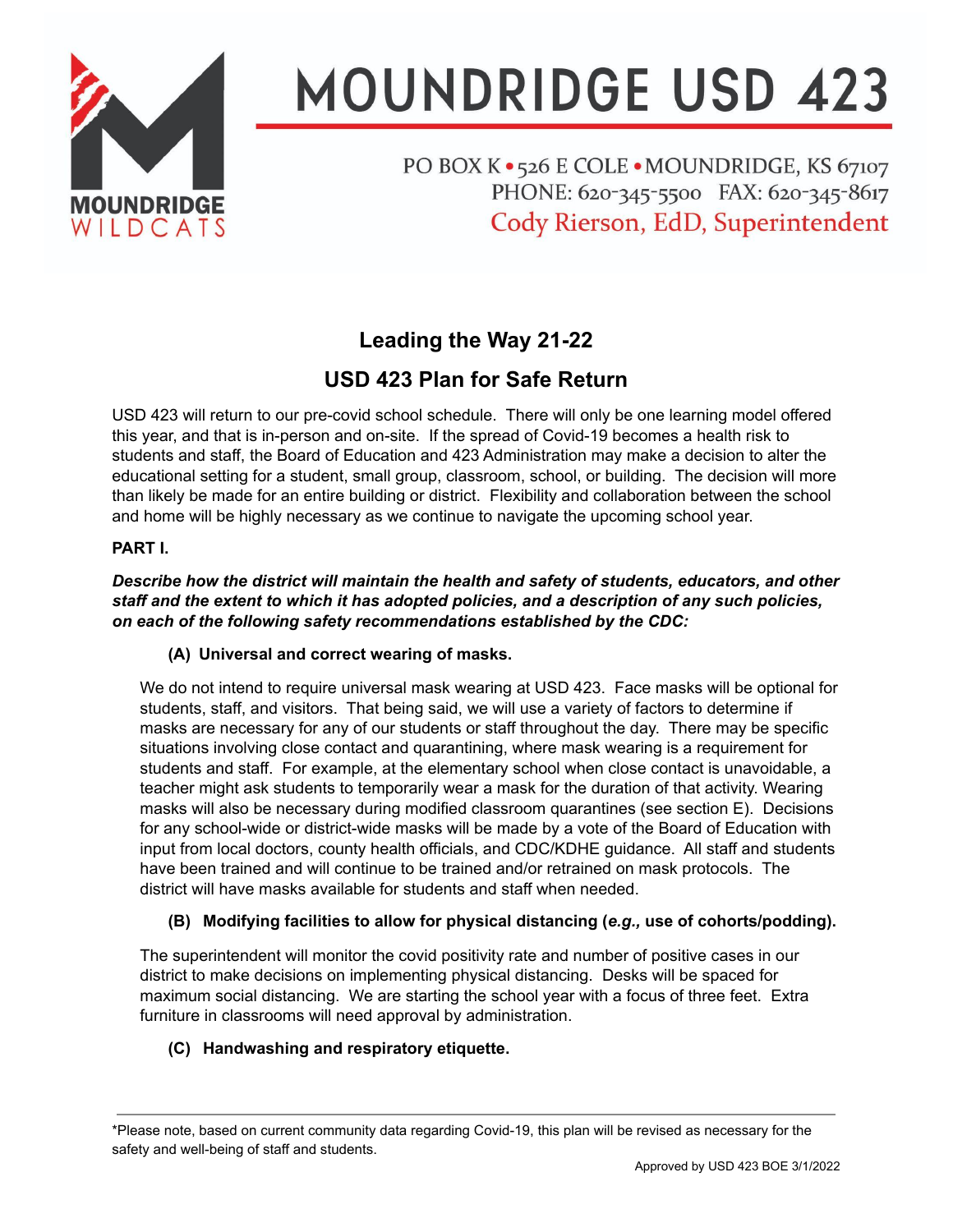Students will wash hands multiple times and will use hand sanitizer on a regular basis throughout the day. Hand sanitizer stations will be maintained at every exterior door where students and staff regularly enter and exit. Sanitizer stations will also be set up at lunch lines for additional opportunities to sanitize. All classrooms will be continually stocked with at least 2 sanitizer dispensers to make sure it is easily available to students in their rooms. Furthermore, breaks will be taken throughout individual classrooms and the day in order to sanitize hands and break from masks if masks become mandated.

#### **(D) Cleaning and maintaining healthy facilities, including improving ventilation.**

Every classroom is sanitized each morning. Sanitizer guns are used to spray droplets that envelope all surfaces. Desks will be cleaned at least daily. High touch surfaces such as door knobs, water fountains, and handrails will be wiped down throughout the day by custodial staff. Fresh air intakes will be opened on applicable HVAC units to maximize ventilation.

#### **(E) Positive Cases / Quarantines**

*Those who are fully vaccinated or have had a documented positive Covid-19 antigen or PCR test within the last 90 days are exempt from quarantine.*

Individuals who report a positive test result to the school will be sent home for 5 days from the start of symptoms.

- ◆ Individuals may return to school wearing a mask after the 5th day, when fever free for 24 hours, and showing significantly improved symptoms. This would continue through day 10.
- $\blacklozenge$  Individuals may not participate in athletics or activities during the 10 days.

Self-identified close contacts may continue attending school wearing a mask for 10 days from exposure.

◆ Individuals may not participate in athletics or activities during this time.

*After the 7th day, both individuals who test positive and self-identified close contacts can provide the school nurse with a negative Covid test administered at a testing site (at home test not allowed). If a negative test is provided, the individual is allowed full return to school, athletics, and activities.*

\*Students from homes where a family member is awaiting test results due to illness and symptoms must stay at home until a negative test result is obtained. Students do not need to quarantine in instances where family members are awaiting test results due to work related scheduled testing without symptoms.

#### **(F) Diagnostic and screening testing.**

USD 423 will continue to partner with families, local healthcare providers, nursing homes, and the county health officer to collaboratively utilize locations for diagnostic and screening tests. At home tests can give some good information, but the school district will require tests from a health care clinic. USD 423 will not be testing students.

#### **(G) Efforts to provide vaccinations to school communities.**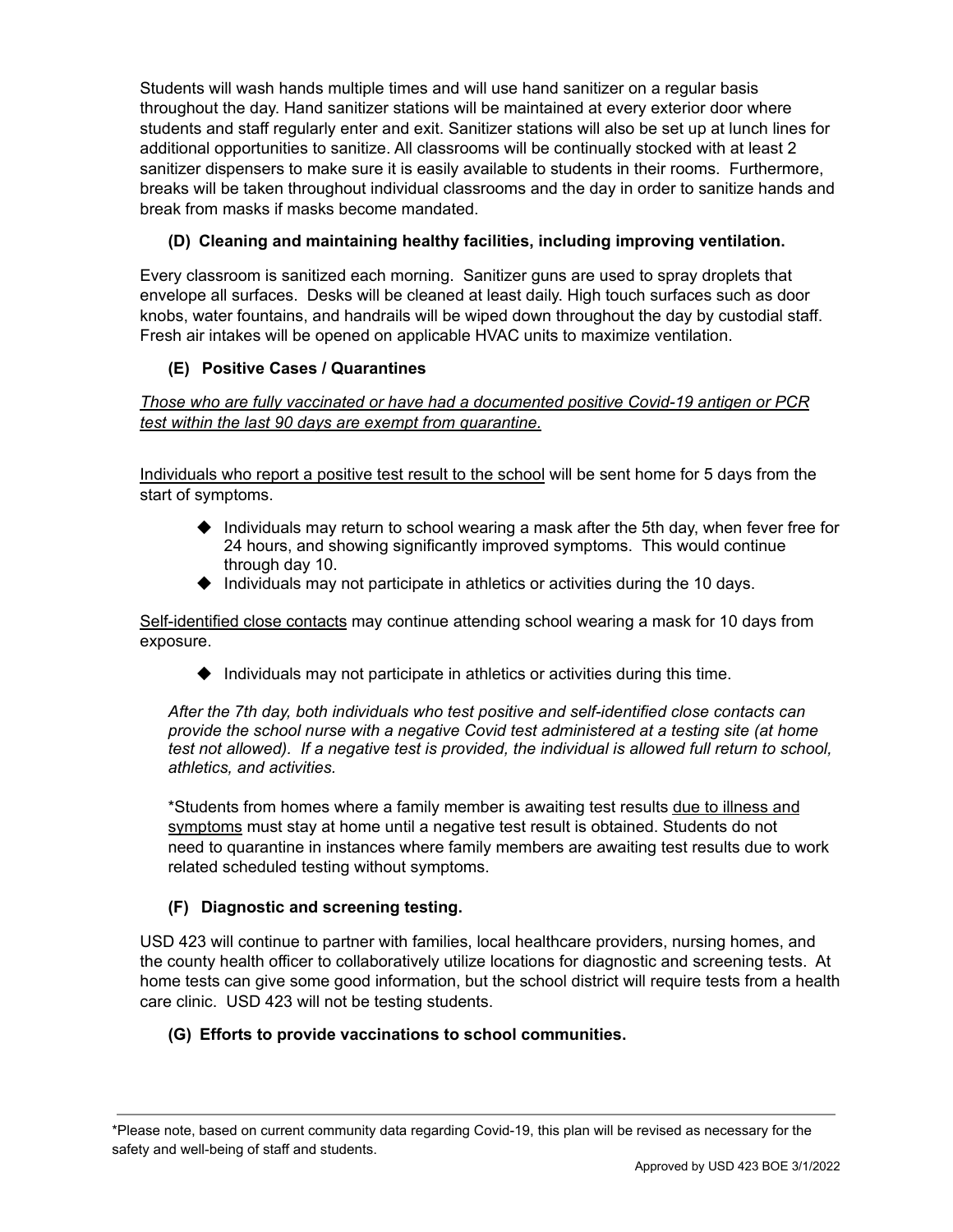We will continue to make our students and staff aware of opportunities to be vaccinated in our community. The local schools have been a central location for local family practice to provide vaccinations for the public. The district hopes to continue this into the 2021-2022 school year.

#### **(H) Appropriate accommodations for children with disabilities with respect to health and safety policies.**

We will work with our special education staff to ensure that our special education students have full access to appropriate educational support even if we are forced to alter our delivery model. Additional steps will be taken on a daily basis to ensure students are in an appropriate setting and receiving agreed upon services.

#### **(I) Coordination with state and local health officials.**

The superintendent will continue to monitor information available from KSDE and KDHE to ensure that the district is ready for statewide changes to policies or recommendations. The superintendent will also communicate with the county health officer on a regular basis to monitor the current situation in the county and district. These guidelines will be shared with staff, parents, and patrons.

#### **(J) Visitors to buildings and events.**

Scheduled visitor access to our buildings and events will be allowed unless Covid-19 cases rise. If during the instructional day, please notify the school you would like to visit. Set up an appointment beforehand. This allows the school to make any necessary accommodations for your visit. If you need to drop something off, please go directly to the office, no appointment needed. Do not come to any USD 423 location if you are experiencing any illness or Covid-19 related symptoms.

Sports and activities spectator attendance is not currently limited, and masks are optional.

#### **Part II.**

#### *Describe how the district will ensure continuity of services, including but not limited to:*

#### **(A) services to address students' academic needs**

Student academic progress will be measured via benchmarking assessments three times throughout the year. The data obtained from these assessments help staff to determine what types of educational support each student needs. The district is using ESSER funds to improve our ability to deliver explicit instruction with interventionists. In the event of a widespread breakout we will return to our hybrid plan.

#### **(B) students' and staff social, emotional, mental health**

The social, emotional, and mental health needs are evident within our district. The district has decided to hire a social worker to help students and their families deal with the stresses of the pandemic. The social worker will work collaboratively with the counselor to focus on both student and staff social, emotional, and mental health. The social worker and counselor will provide professional support and coaching to staff with a focus on social, emotional, and mental health. In addition, each one will work with individual students, small groups, and classrooms to help meet needs.

#### **(C) other needs, which may include student health and food services.**